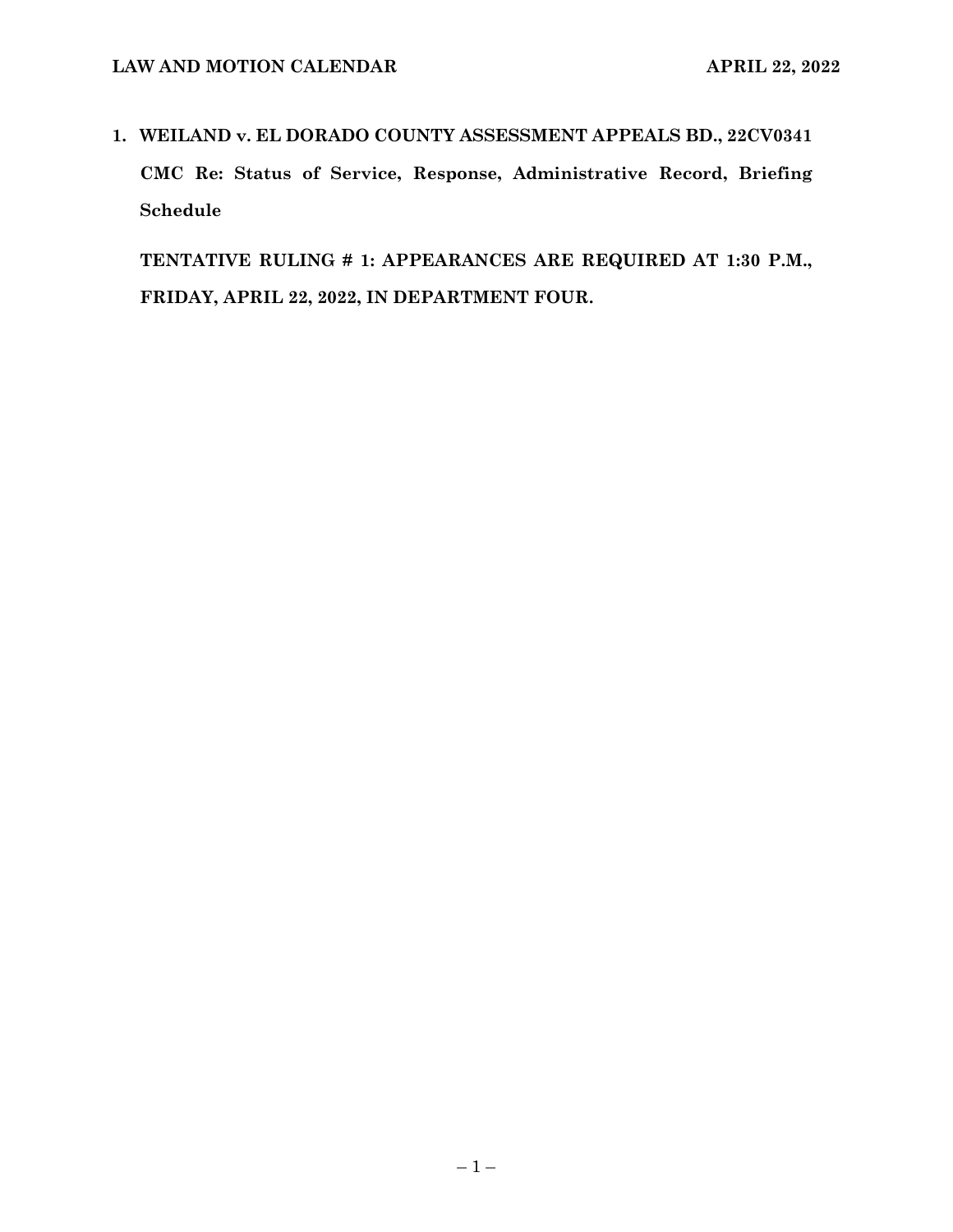#### **2. LACROIX v. TAHOE KEYS PROP. OWNERS' ASSOC., SC20200157**

#### **Plaintiff's Motion to Compel Further Response to Special Interrogatory**

This action arises from injuries plaintiff sustained after he allegedly struck an unmarked cable barricade while riding a one-wheel skateboard. As a result of the collision, he tore his left PCL and ACL and he fractured his left tibia. Plaintiff's complaint, filed in November 2020, asserts a single cause of action for premises liability against defendant Tahoe Keys Property Owners' Association.

Plaintiff contends that defendant failed to repair, maintain, and inspect the cable barricade to ensure reflectors or other warning devices were properly affixed. Plaintiff states that two of the responding firefighters and plaintiff's brother-in-law testified at deposition that no reflectors were affixed to the cable at the time of the incident. The only person who testified to observing reflectors is Shawn Ruby, defendant's maintenance technician. At Ruby's deposition, he testified that he was convicted of a felony about 21 years ago, but did not recall the crime for which he was convicted or the county in which he was convicted. Subsequently, plaintiff conducted a cursory investigation into Ruby's criminal record, which revealed additional convictions Ruby did not disclose at his deposition.

Pending is plaintiff's motion to compel a further response from defendant to Special Interrogatory Number 17, which requests that if Ruby has been convicted of a felony, "for each felony conviction please provide … [¶] (a) the city and state where he was convicted; [¶] (b) the date of the conviction; [¶] (c) the offense; and [¶] (d) the court and case number." Defendant responded in part that "Responding Party has no knowledge of any felony conviction of Mr. Ruby beyond that contained in the deposition testimony of Mr. Ruby himself, and states that based upon information and belief, Mr. Ruby has had no felony convictions within the past 10 years."

"Each answer in a response to interrogatories shall be as complete and straightforward as the information reasonably available to the responding party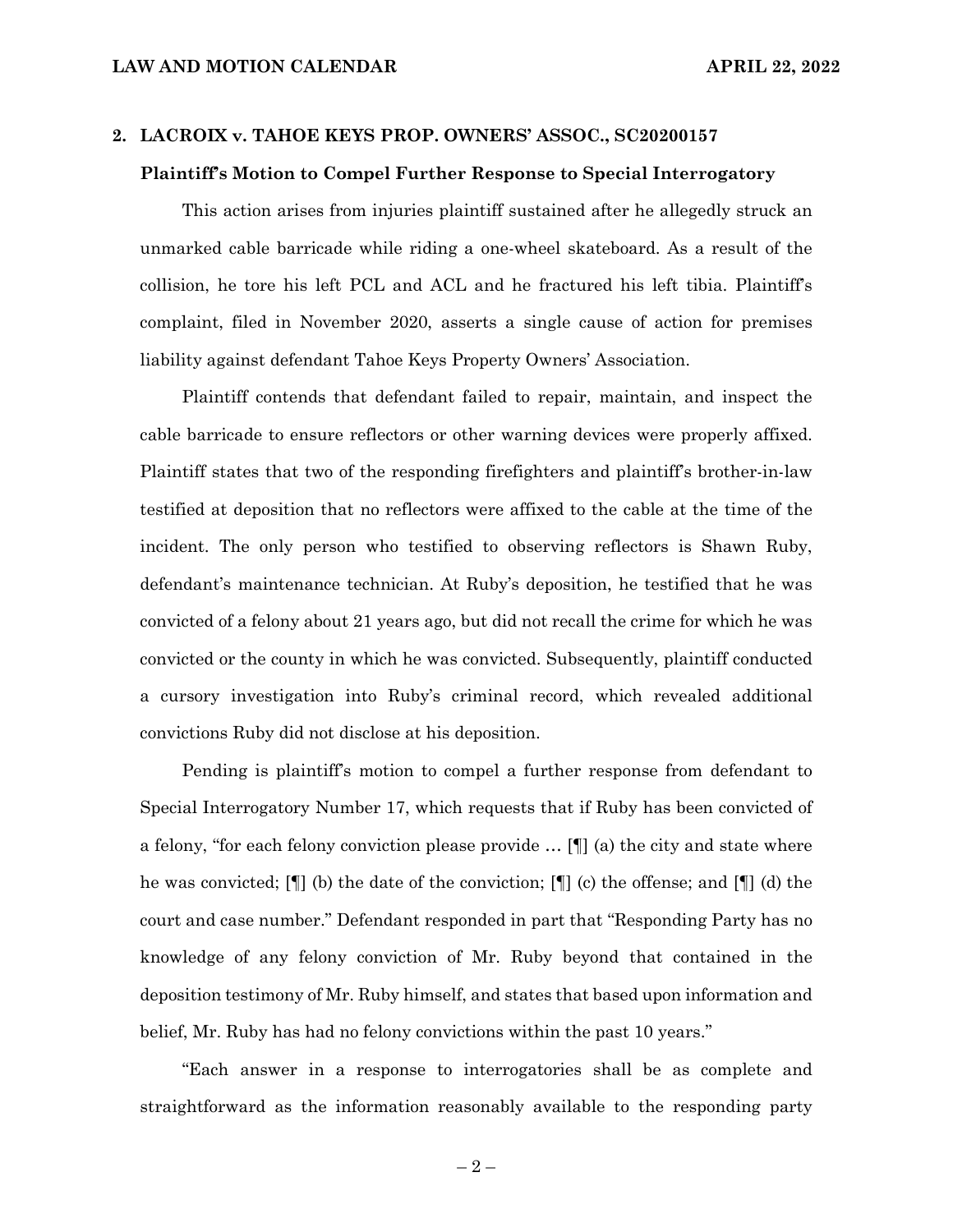permits. [¶] … If an interrogatory cannot be answered completely, it shall be answered to the extent possible. [¶] … If the responding party does not have personal knowledge sufficient to respond fully to an interrogatory, that party shall so state, but shall make a reasonable and good faith effort to obtain the information by inquiry to other natural persons or organizations, except where the information is equally available to the propounding party." (Code of Civ. Proc. § 2030.220(a)–(c).)

Plaintiff argues that defendant did not "make a reasonable and good faith effort to obtain" information about Ruby's criminal history following Ruby's deposition.

The court disagrees. Information about Ruby's criminal history was not in defendant's control. (*Bunnell v. Superior Court* (1967) 254 Cal.App.2d 720, 723–724; *Holguin v. Superior Court* (1972) 22 Cal.App.3d 812, 821.) Ruby had already been deposed, under oath, and he either could not or would not testify to the full extent of his criminal history. Parties responding to interrogatories must answer on the basis of the collective knowledge of their agents as well as themselves. (*Morgan v. S. Cal. Rapid Transit Dist*. (1987) 192 Cal.App.3d 976, 982–983, disapproved of on other grounds by *Schwab v. Rondel Homes*, *Inc*. (1991) 53 Cal.3d 428.) Other than Ruby himself, there were no other natural persons or agents of defendant to question about the information. Further, it is highly unlikely that if defendant were to have made a subsequent inquiry of Ruby that he would have disclosed information that he did not already reveal when asked at a deposition under penalty of perjury.

Additionally, as plaintiff has demonstrated, the information about Ruby's criminal history is equally available to the propounding party.

Plaintiff's motion is denied.

**TENTATIVE RULING # 2: PLAINTIFF'S MOTION IS DENIED. NO HEARING ON THIS MATTER WILL BE HELD (***LEWIS v. SUPERIOR COURT* **(1999) 19 CAL.4TH 1232, 1247), UNLESS A NOTICE OF INTENT TO APPEAR AND** 

– 3 –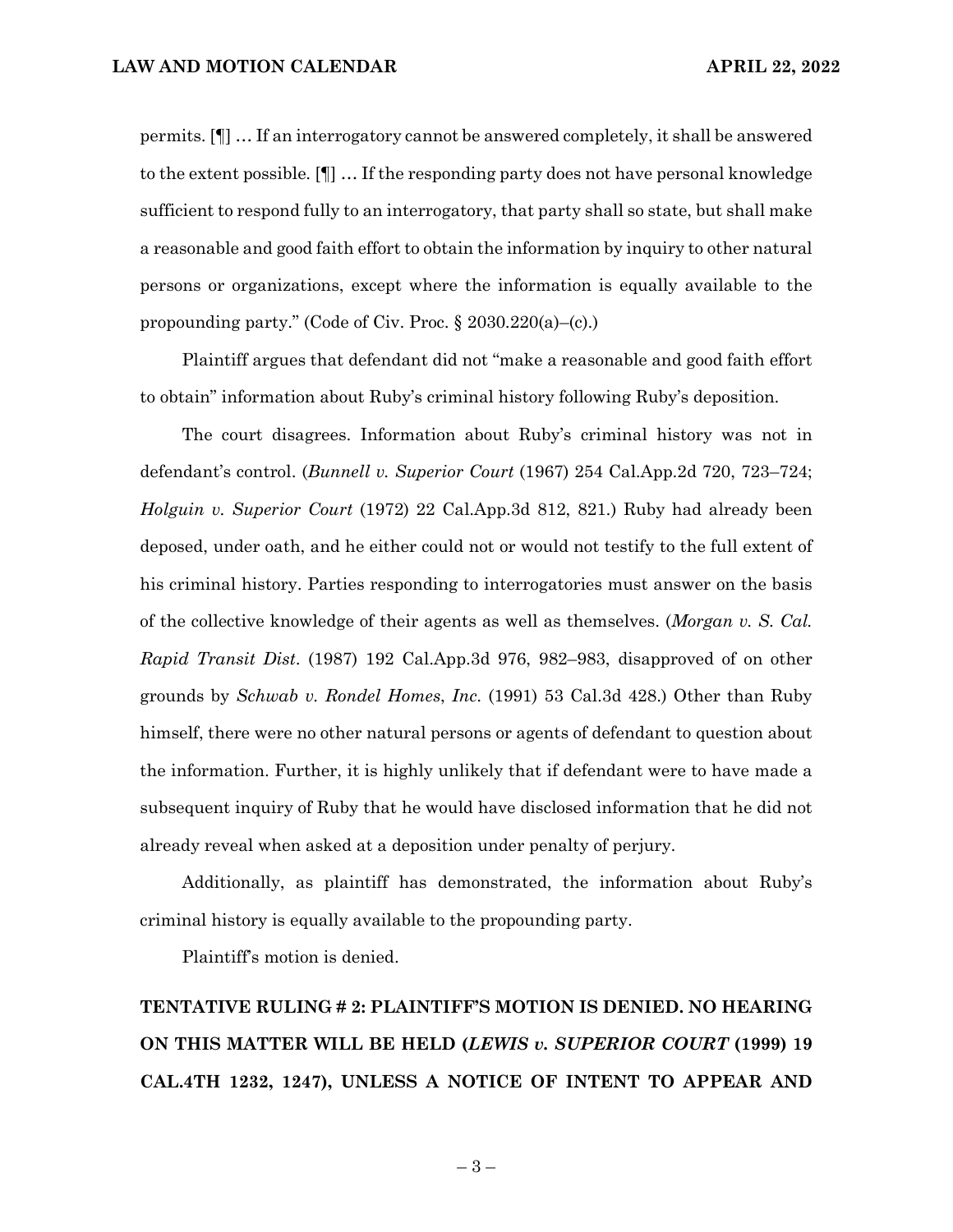**REQUEST FOR ORAL ARGUMENT IS TRANSMITTED ELECTRONICALLY THROUGH THE COURT'S WEBSITE OR BY TELEPHONE TO THE COURT AT (530) 573-3042 BY 4:00 P.M. ON THE DAY THE TENTATIVE RULING IS ISSUED. NOTICE TO ALL PARTIES OF AN INTENT TO APPEAR MUST BE MADE BY TELEPHONE OR IN PERSON. PROOF OF SERVICE OF SAID NOTICE MUST BE FILED PRIOR TO OR AT THE HEARING.**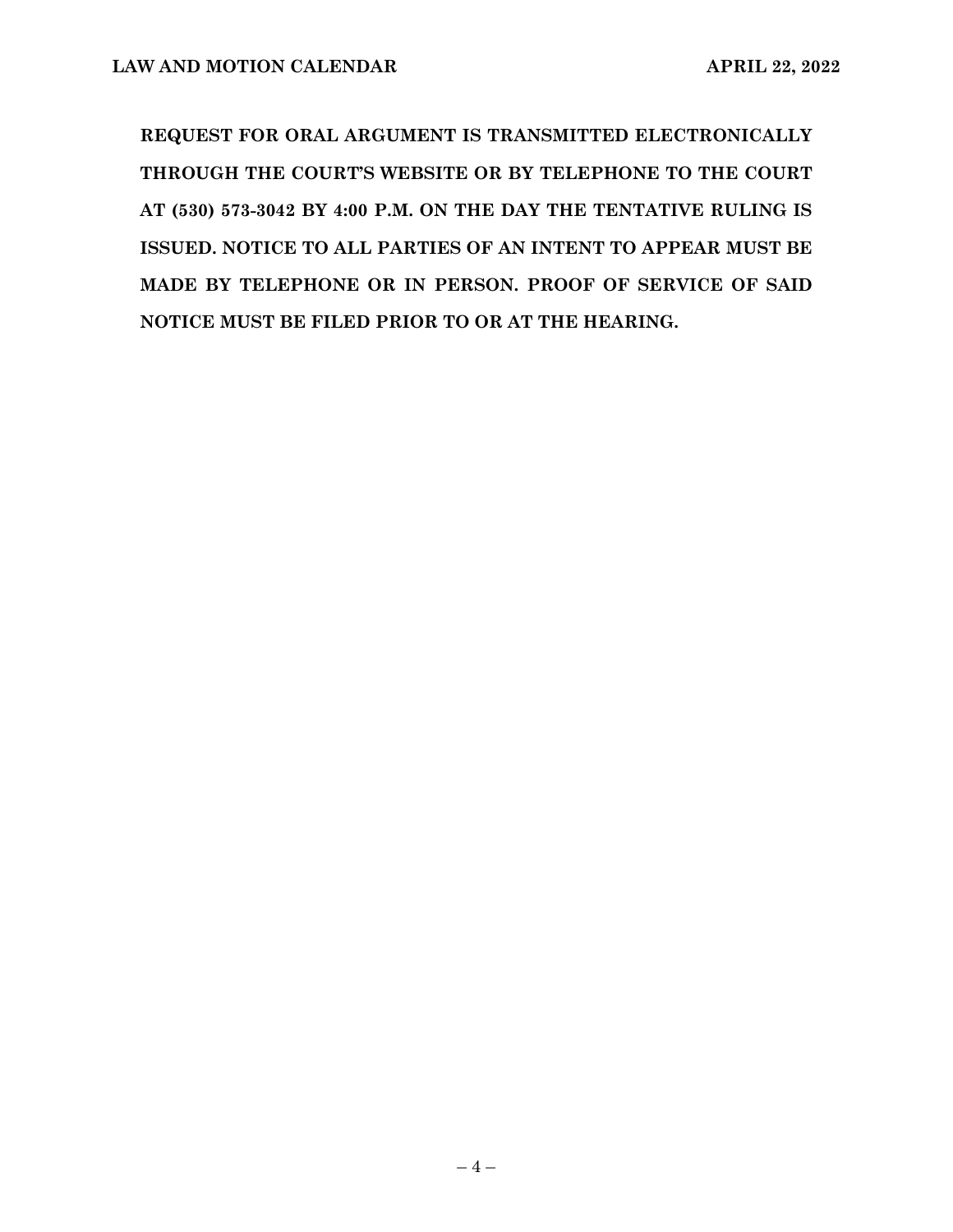### **LAW AND MOTION CALENDAR APRIL 22, 2022**

### **3. MATTER OF LUNDGREN, 22CV0203**

**OSC Re: Name Change**

**TENTATIVE RULING # 3: PETITION IS GRANTED.**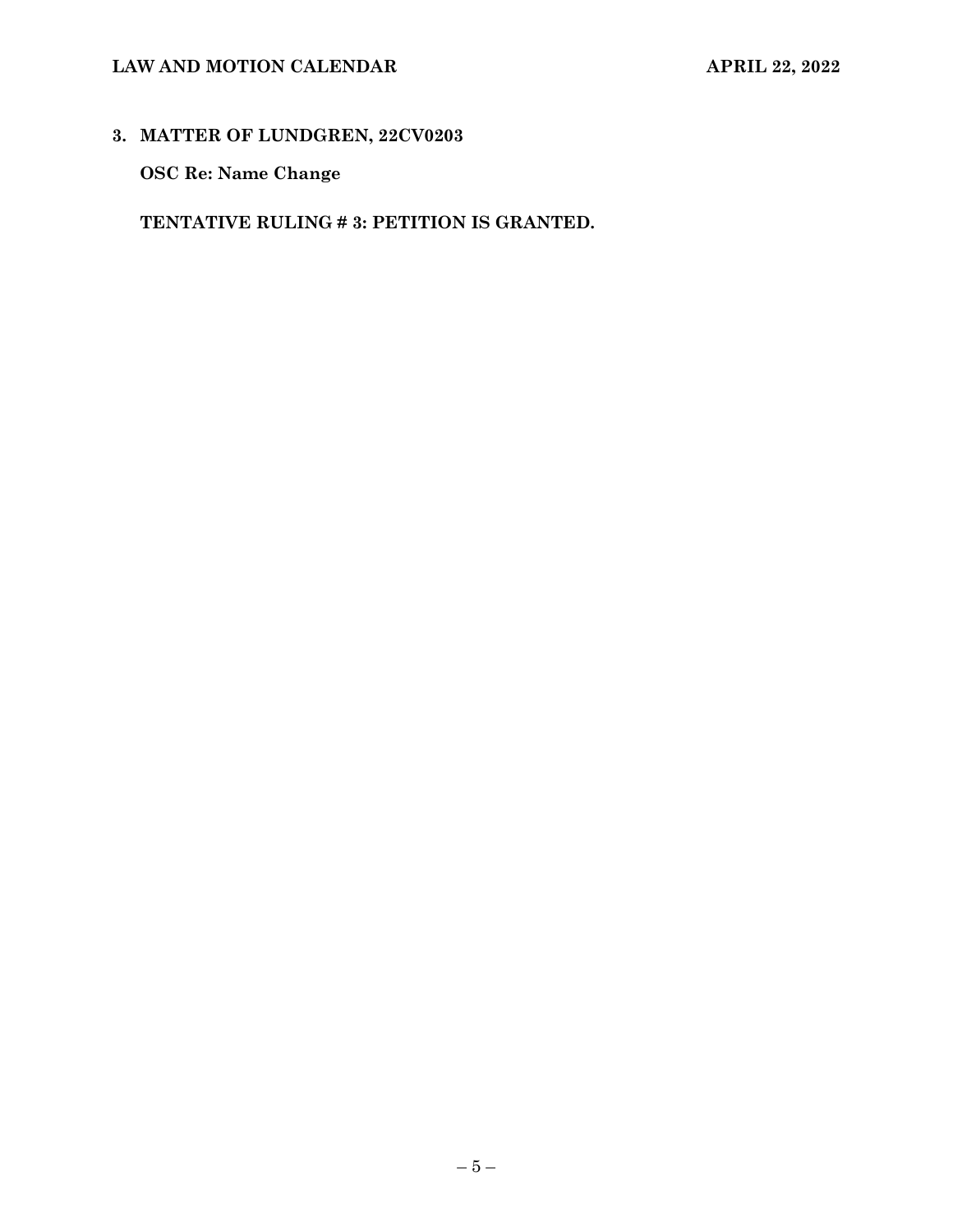#### **4. ROSEN v. RENTFROW, SC20200178**

## **Plaintiff's Motion to Compel Compliance with Subpoena for Production of Business Records of Non-Party MRK Medical Consultants**

To date, defendant's opposition has not been officially filed due to a filing defect that has not been corrected. Additionally, the judicial officer assigned for all purposes is unavailable. Accordingly, on the court's own motion, this matter is continued to May 13, 2022.

## **TENTATIVE RULING # 4: MATTER IS CONTINUED TO 1:30 P.M., FRIDAY, MAY 13, 2022.**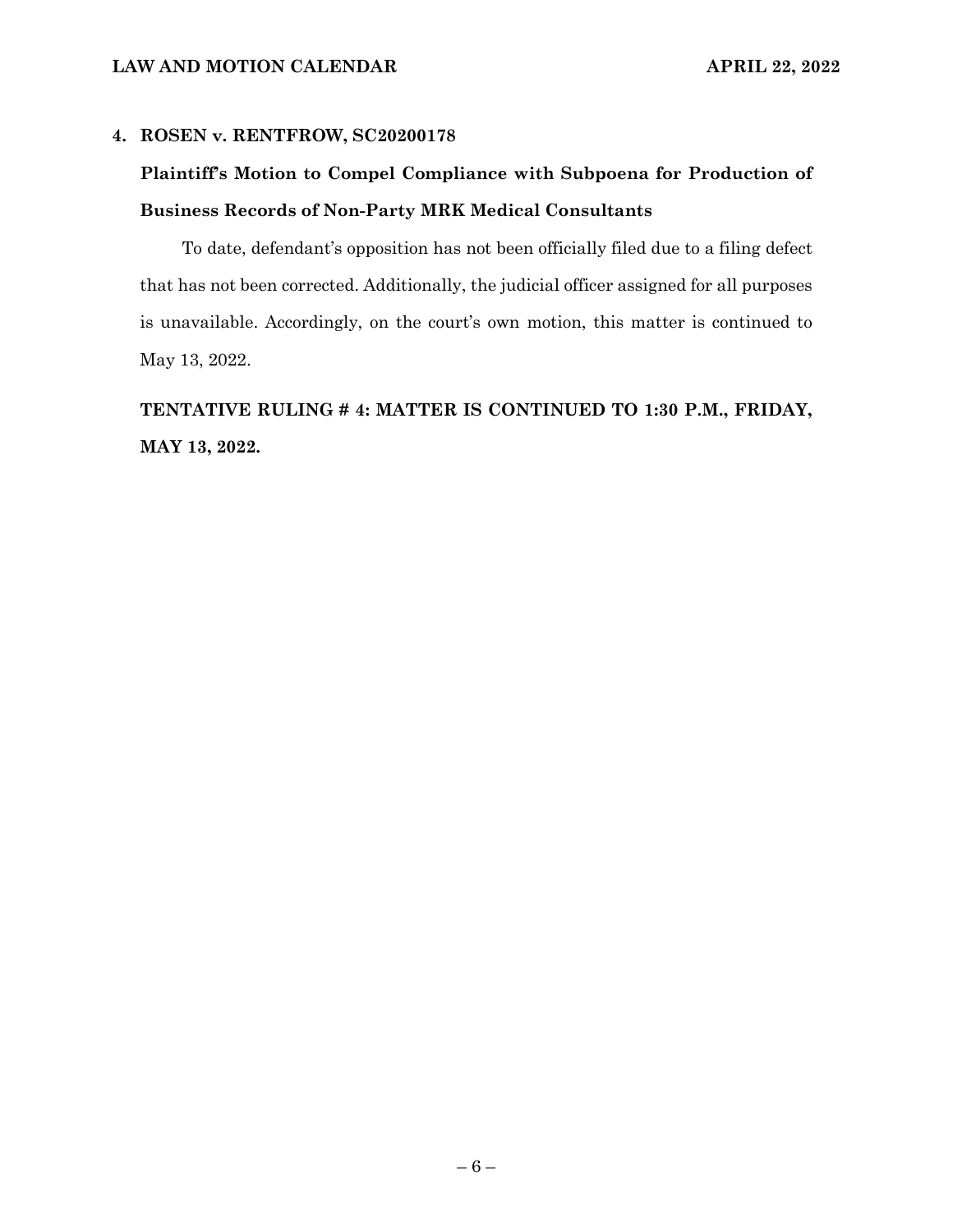# **5. RURAL COMMUNITIES UNITED v. COUNTY OF EL DORADO, PC20210189 CMC Re: Status of Service, Response, Administrative Record, Briefing Schedule**

**TENTATIVE RULING # 5: APPEARANCES ARE REQUIRED AT 1:30 P.M., FRIDAY, APRIL 22, 2022, IN DEPARTMENT FOUR.**